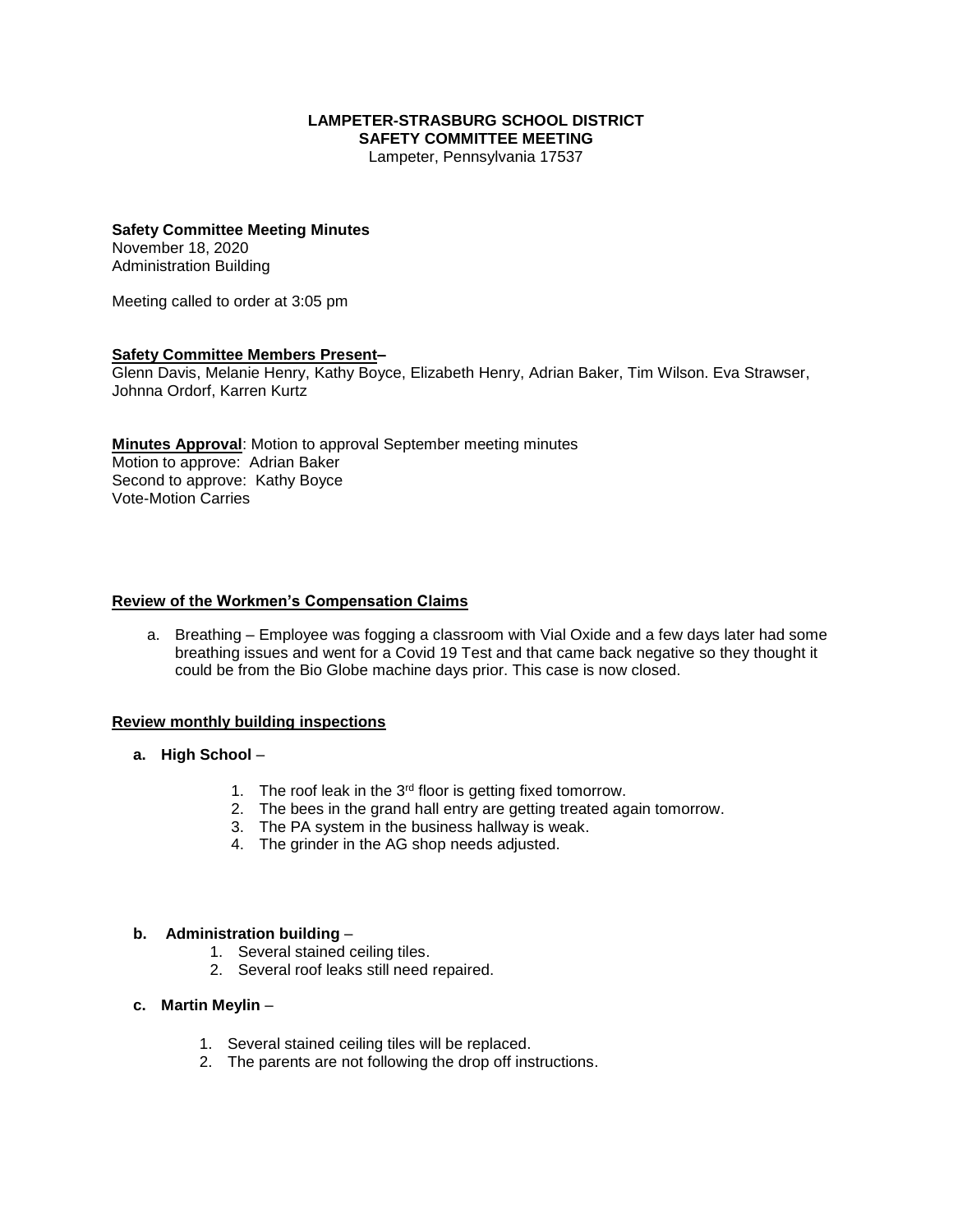## **d. Strasburg Elementary** –

1. No report this month.

## **e. Lampeter Elementary –**

1. Several missing ceiling tiles in the copy room..

## **f. Hans Herr –**

- 1. Roof leak has been fixed.
- 2. The sidewalk has a trip hazard where the two sections meet.
- 3. There are a few eyewash bottles that need replaced as they are expired.

### **g. Maintenance building –**

1. No issues this month.

## **h. Grounds –**

1. No report this month

## **l. Field houses** –

1. No report this month.

### **Items from the Committee**

- 1. Several roadway signs have been replaced.
- 2. Martin Meylin entry sign that is at the old entry location has been removed.
- 3. Safety Buck issued this month.
	- a. Staff member found an exterior door blocked open. Closed and reported.
	- b. Staff member wouldn't allow a stranger who appeared intoxicated into the building.
	- c. Staff member volunteered each day to help sanitize the lunch tables between lunch periods.
	- d. Student observed a custodian working up on a ladder working and stopped to hold the ladder for them and handed tools up to them.
- 4. Several sinking water inlets have been repaired.
- 5. Trip hazard at the field house sidewalk has been repaired.